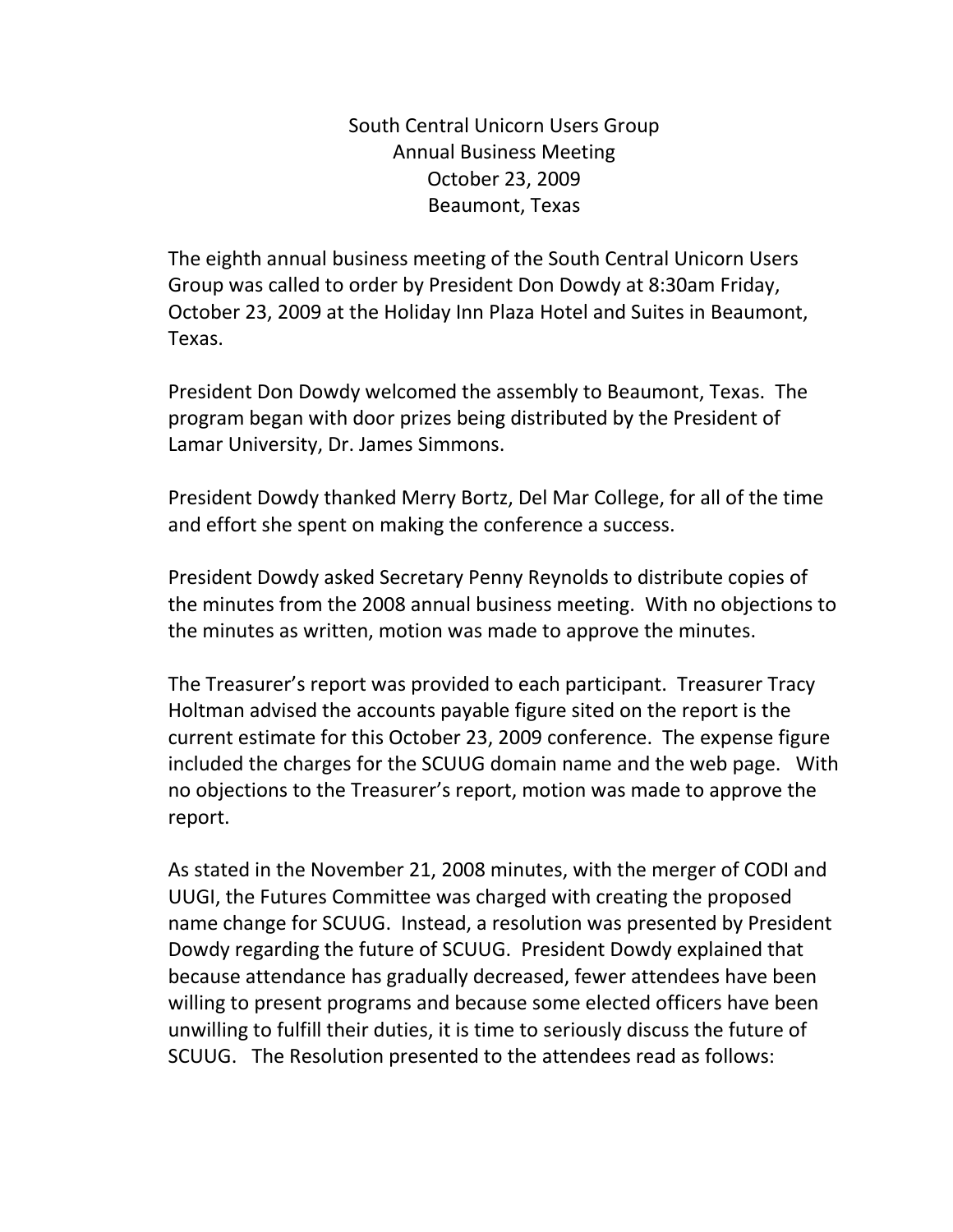Whereas, fewer presenters and declining attendance at SCUUG Conferences, and problems with Officers completing their terms, have continued to occur:

Therefore, be it resolved:

a) That no SCUUG conference will be held next year 2010 ; (amendment to this statement will be found in the discussion)

b) That current officers will serve until the 2011 conference or until SCUUG is laid down;

c) That the members present agree that the required 2010 meeting need not be held;

d) The President and the Futures Committee are charged to contact as many SirsiDynix customers in our region as possible during 2010 to:

1) Ascertain if there is interest in SCUUG continuing;

2) Encourage all SirsiDynix customers in our region to sign up for the [members@scuug.us](mailto:members@scuug.us) list, with the understanding that an email ballot on continuing SCUUG will be sent to this list during the Fall of 2010.

3) Ascertain if any institution, preferably one centrally located with an airport, is willing to host a conference in 2011.

Unless both 2 and 3 of these charges are met, the presumption will be that SCUUG will be laid down, with another formal email vote taken to that effect. This email vote will include all necessary instructions as to the disbursement of funds and any other necessary actions as required by the by-laws or directed by the Futures Committee.

A motion was made to adopt the Resolution as read.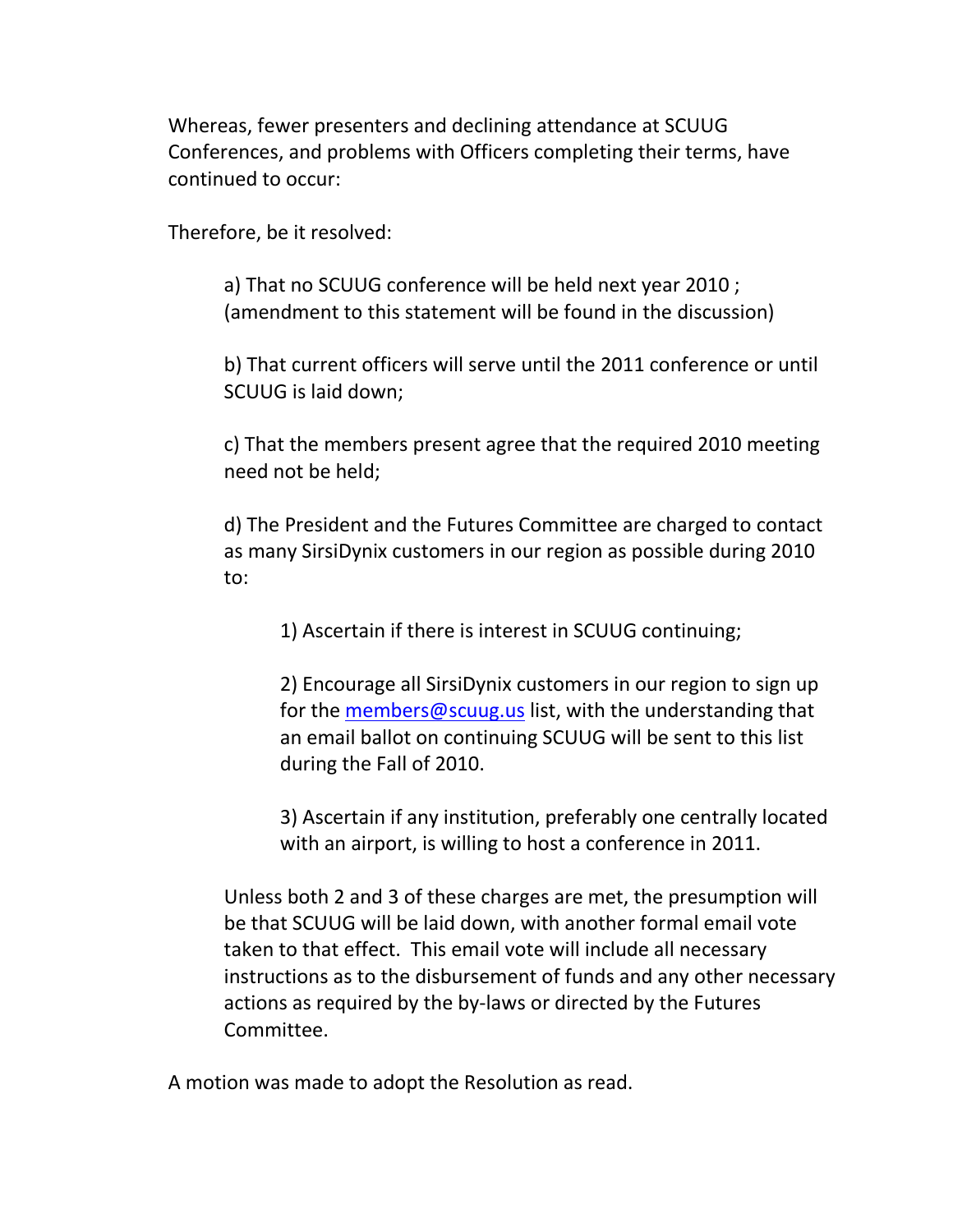Discussion followed the reading of the Resolution. Comments made consisted of the following:

- The economy has not helped. All present today are academics and all are from Texas. Could this group meet every other year?
- Virtual Conference could be a possibility. SirsiDynix could provide a list of all customers including their emails.
- We need to maintain the South Central group. It is easier for us to attend a regional conference. The Super Conference is too expensive.
- If SCUUG goes away, it will never come back you will execute this organization. It will end the group if you do not continue SCUUG.
- This conference depends upon others to present programs. That has been a major problem. This break will give the officers and institutions time to re-group.
- Have the regional meeting after the Super Conference and present SIRSI's presentations. Talk about what SIRSI discussed, possibly thru a webinar. SirsiDynix will sponsor and help SCUUG as much as possible.
- Possibly enlarge the responsibility a sheet was passed around to those in attendance who might be interested in forming a Contact Committee.
- Statement was made that we do not have to have a meeting. (Article V, 5.1 Number of Meetings – 5.1.1, states:

There shall be an annual meeting held at a site and time selected by the President. This meeting may be held in conjunction with the SCUUG conference or may be held at a different time and place as deemed appropriate.

• Have a virtual meeting in the Spring.

An amendment to the motion was made and stated as follows: